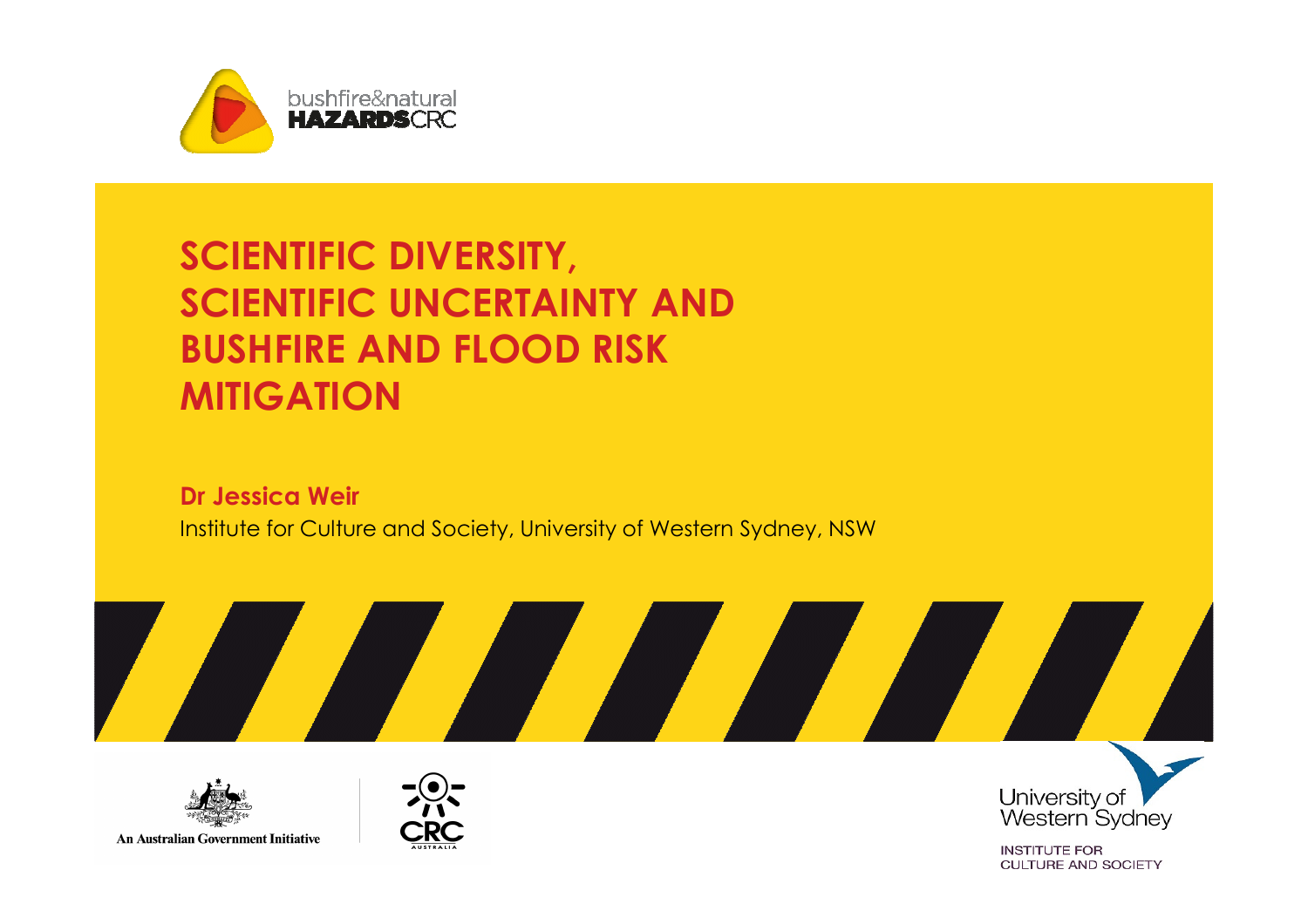# PROJECT TEAM – RESEARCHERS

#### Cluster lead researcher

Prof Steve Dovers, Fenner School of Environment and Society, ANU

#### Project researchers

Dr Jessica Weir, University of Western Sydney Principal Investigator, to be appointed **Dr Christine Hansen**, University of Gothenburg, Sweden Assoc Prof Tara McGee, University of Alberta, Canada Assoc Prof Michael Eburn, Law School and Fenner, ANU Prof Stephen Dovers, Fenner, ANU Prof John Handmer, RMIT University

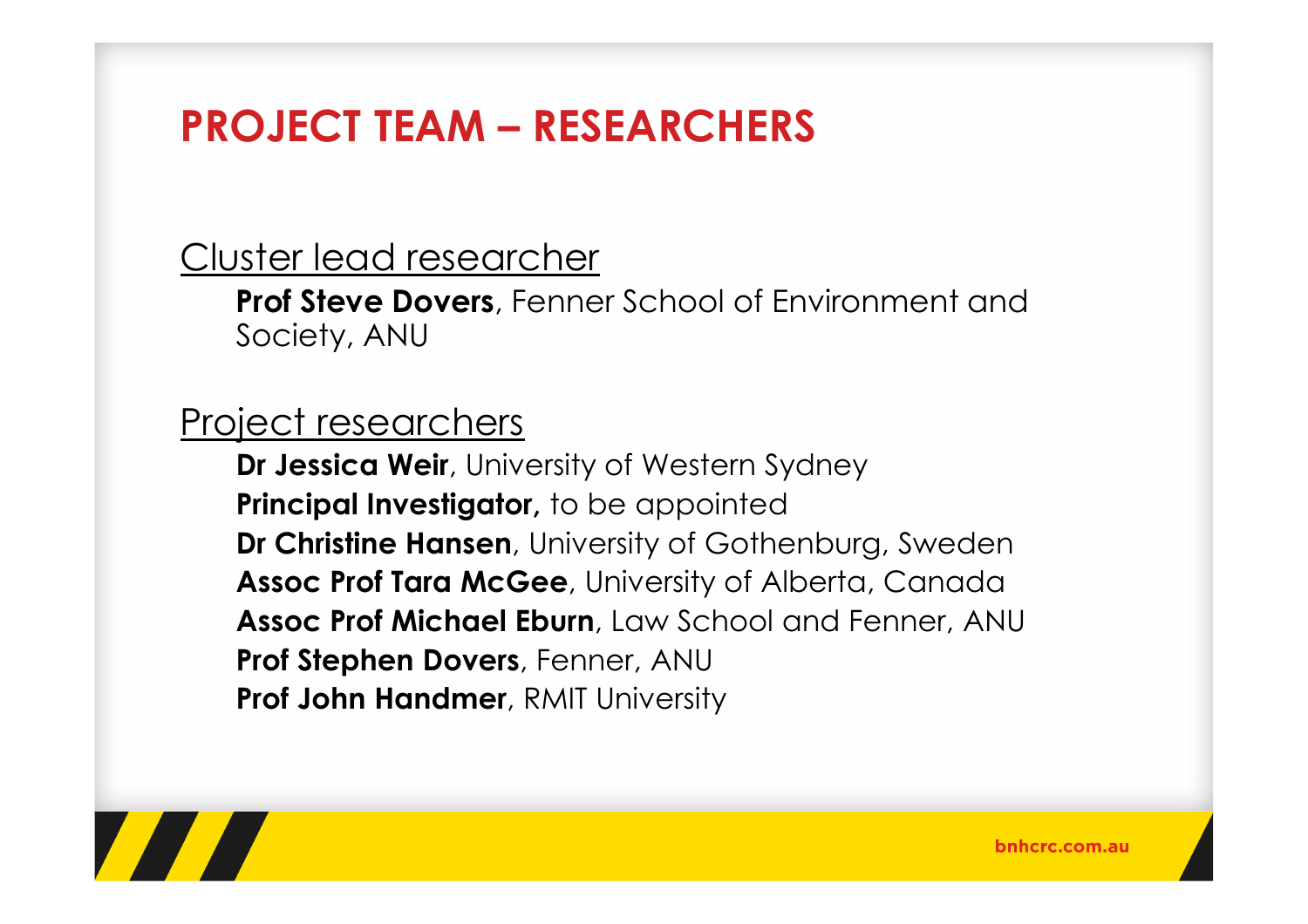# THE PROJECT TEAM – END USERS

#### Cluster lead end user

John SchaubleOffice of the Fire Services Commissioner, Vic

#### Project end users

Samantha Ward, Attorney-General's Department, C'thClare Speechley, Department of Premier and Cabinet, SA Ed Pikusa, Fire and Emergency Services Commission, SA Chris Irvine, State Emergency Service, Tas**Don Cranwell, Metropolitan Fire Service, SA** Patrick Schell, Rural Fire Service, NSW



bnhcrc.com.au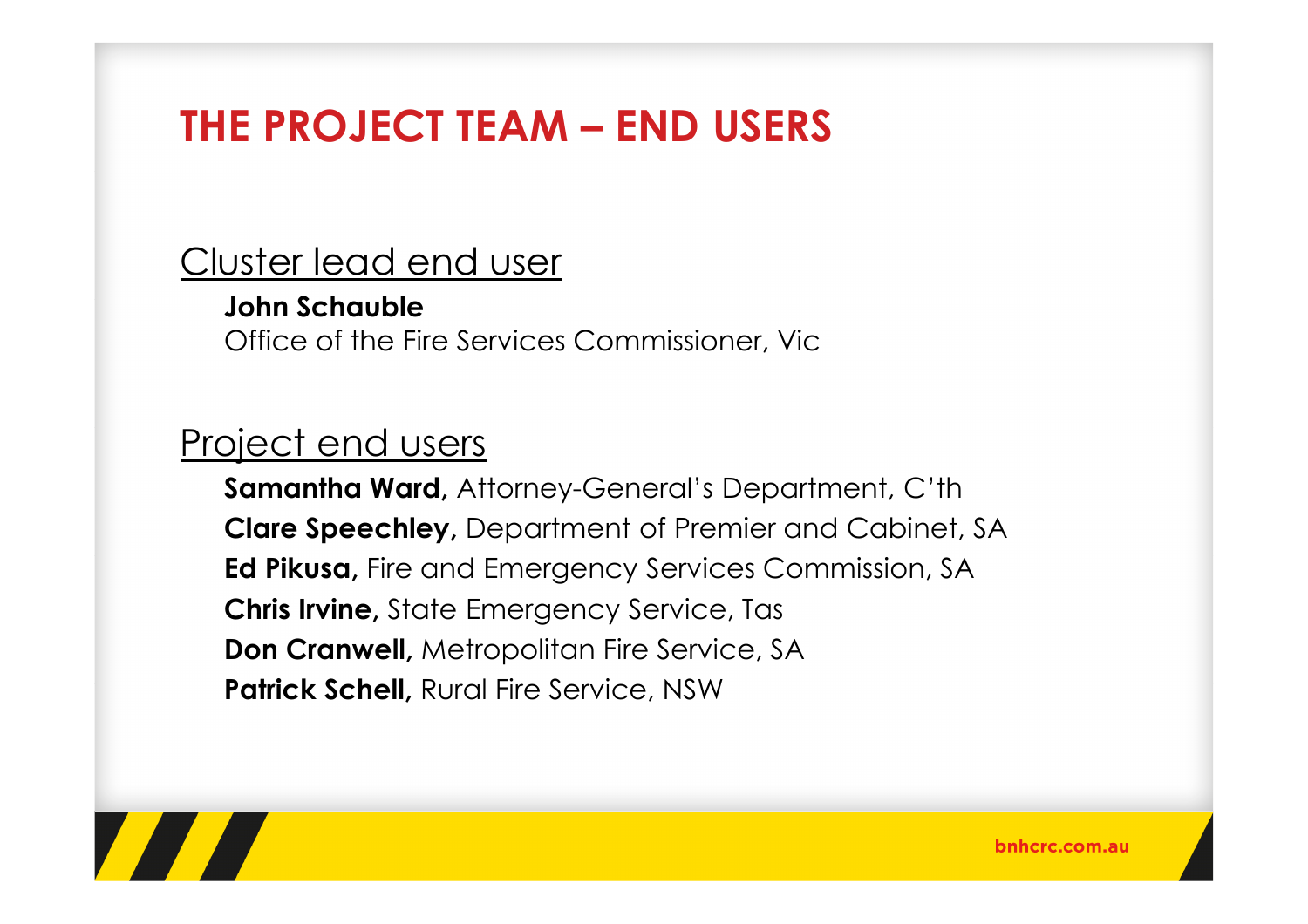## PROBLEM STATEMENT

- • New public policy positions for bushfire and flood risk rely on best practice scientific evidence, however scientific studies are fragmented, highly specialised, constantly evolving, and span diverse disciplinary approaches.
- • Further, scientific evidence is used in relation to other sources of knowledge – professional expertise, local knowledge, community memory, law, politics and so on –and thus is subject to competing interpretations, public mistrust and dismissal.

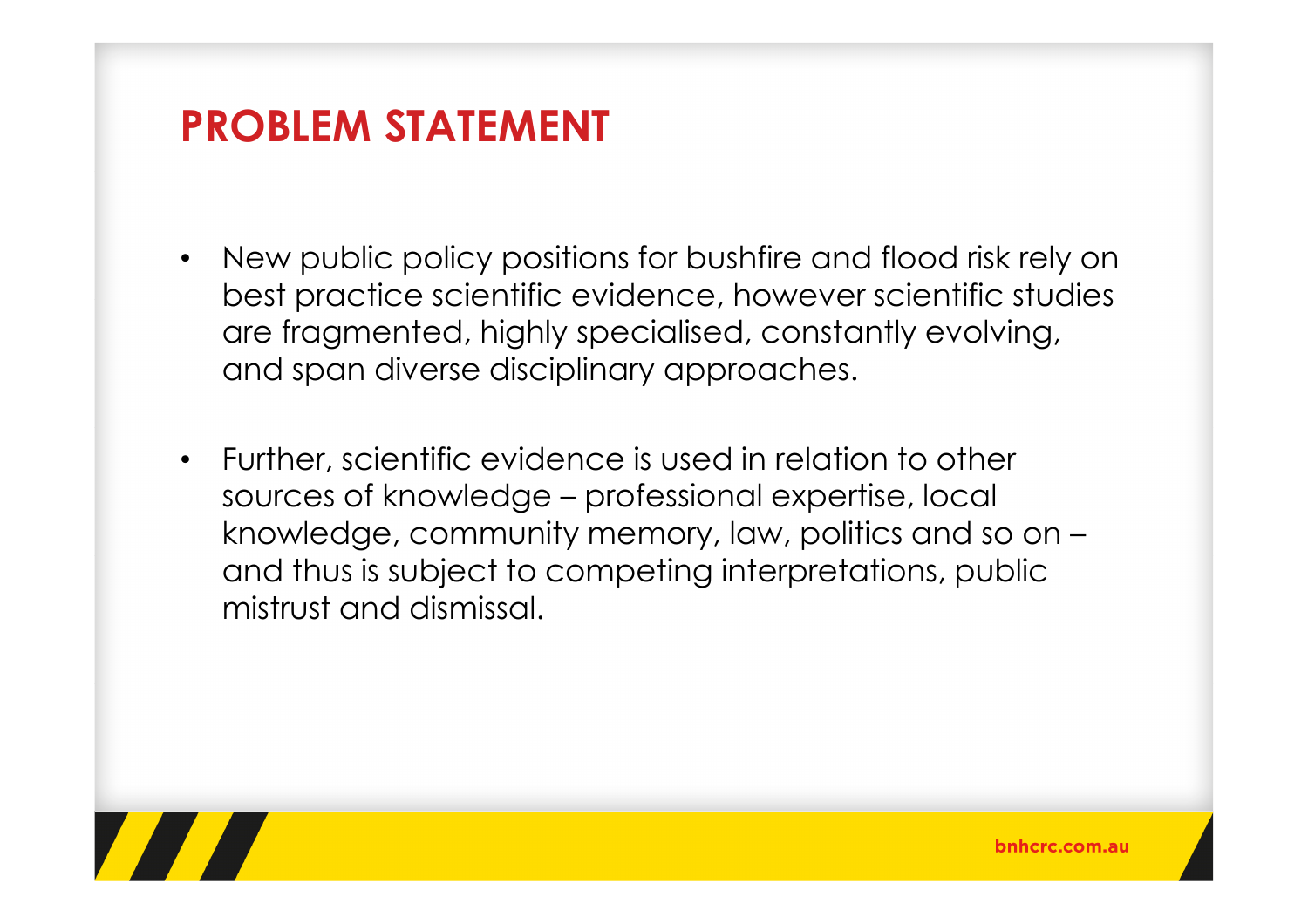# FOR EXAMPLE

- Building standards
- Flood maps
- Flood gauges and warning messages

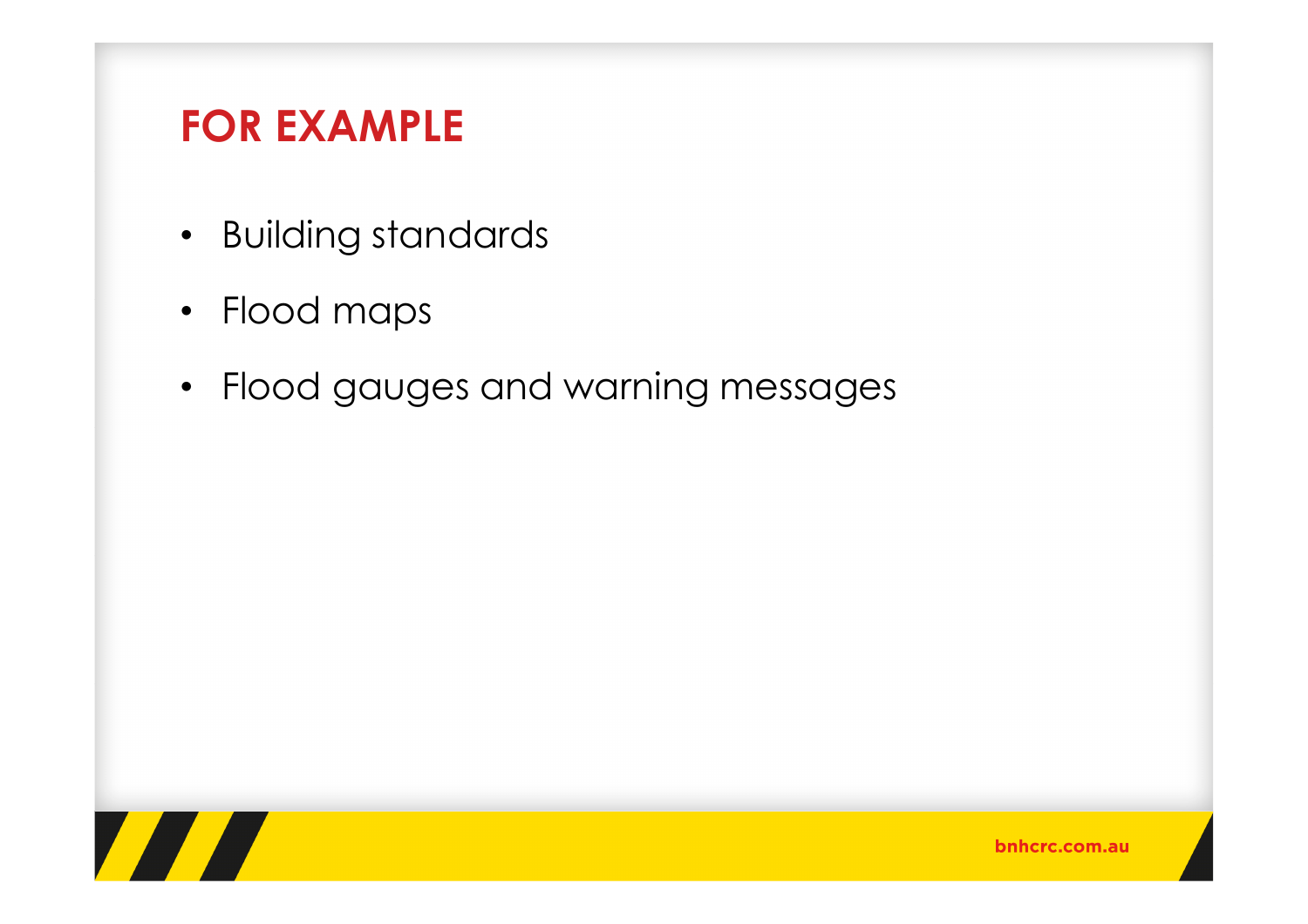### **OBJECTIVES**

Across the PPRR spectrum in southeast Australia:

- 1) To investigate the diversity and uncertainty of bushfire and flood science, and its contribution to risk mitigation policy and planning;
- 2) To explore how diverse individuals use and understand scientific evidence and other knowledges in their bushfire and flood risk mitigation roles; and,
- 3) To analyse how this interaction produces particular kinds of opportunities and challenges in the policy, practice, law and governance of bushfire and flood risk mitigation.

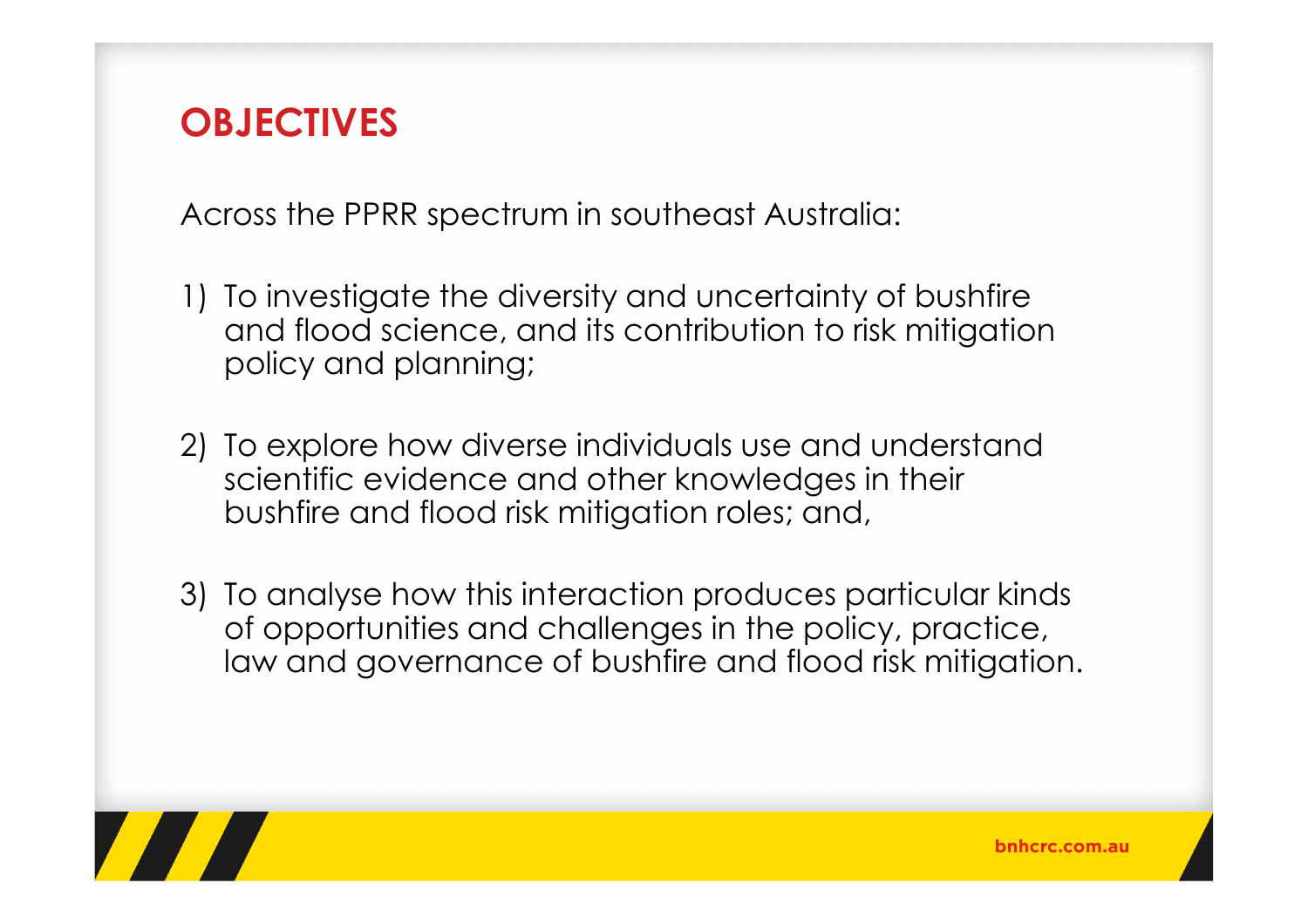## METHODOLOGY

Qualitative social science research

# **METHODS**

Scenario exercises

Theoretical tools

Analysis of law, policy and inquiry documents



bnhcrc.com.au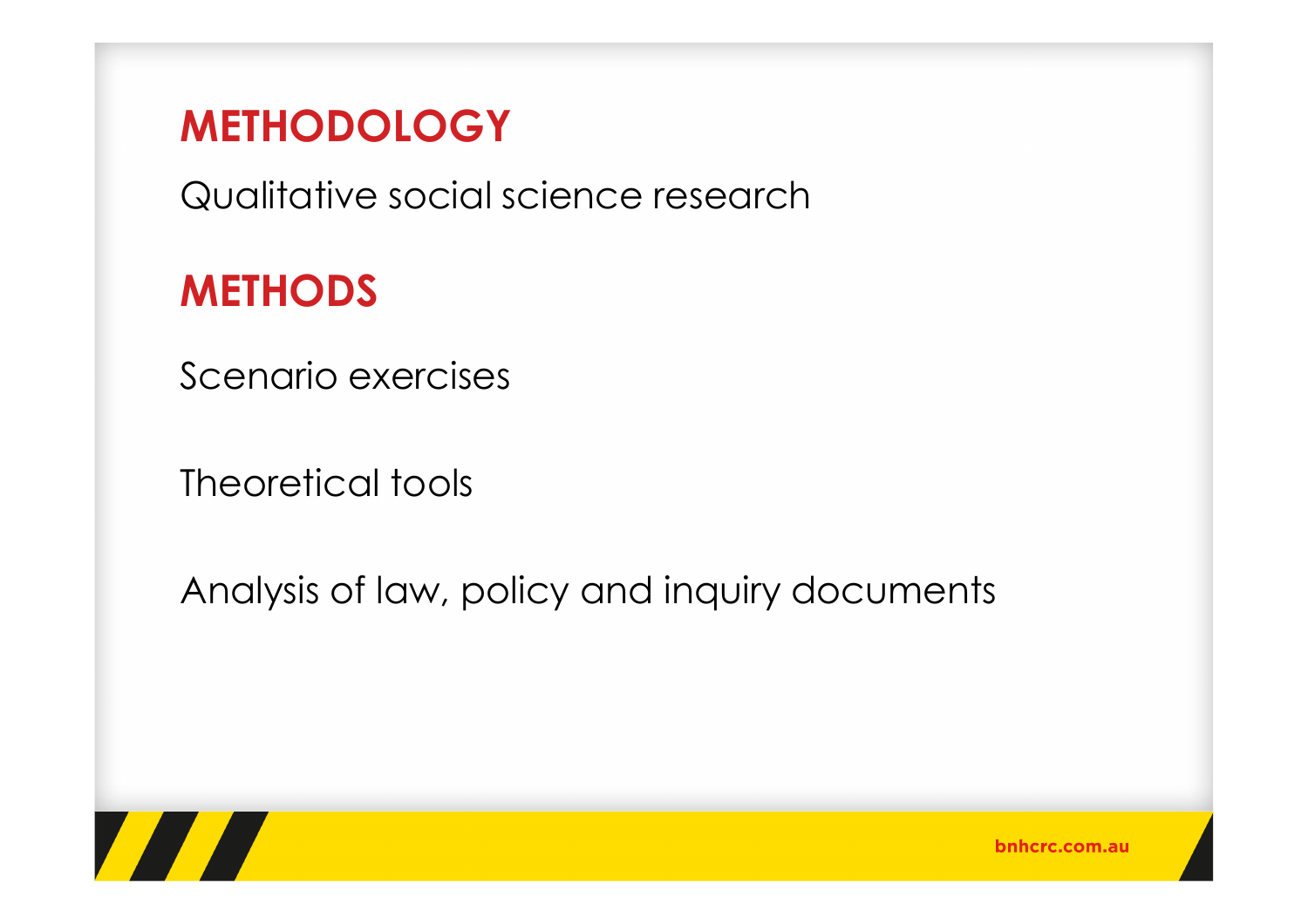# MAJOR OUTCOMES EXPECTED

A deeper understanding of recent challenging issues at the science-policy-practice interface, soas to:

- 1) Support industry to better articulate and defend decisions to the community, media, inquiries and others
- 2) Support industry to better frame information and advice for how both scientists and professionals communicate